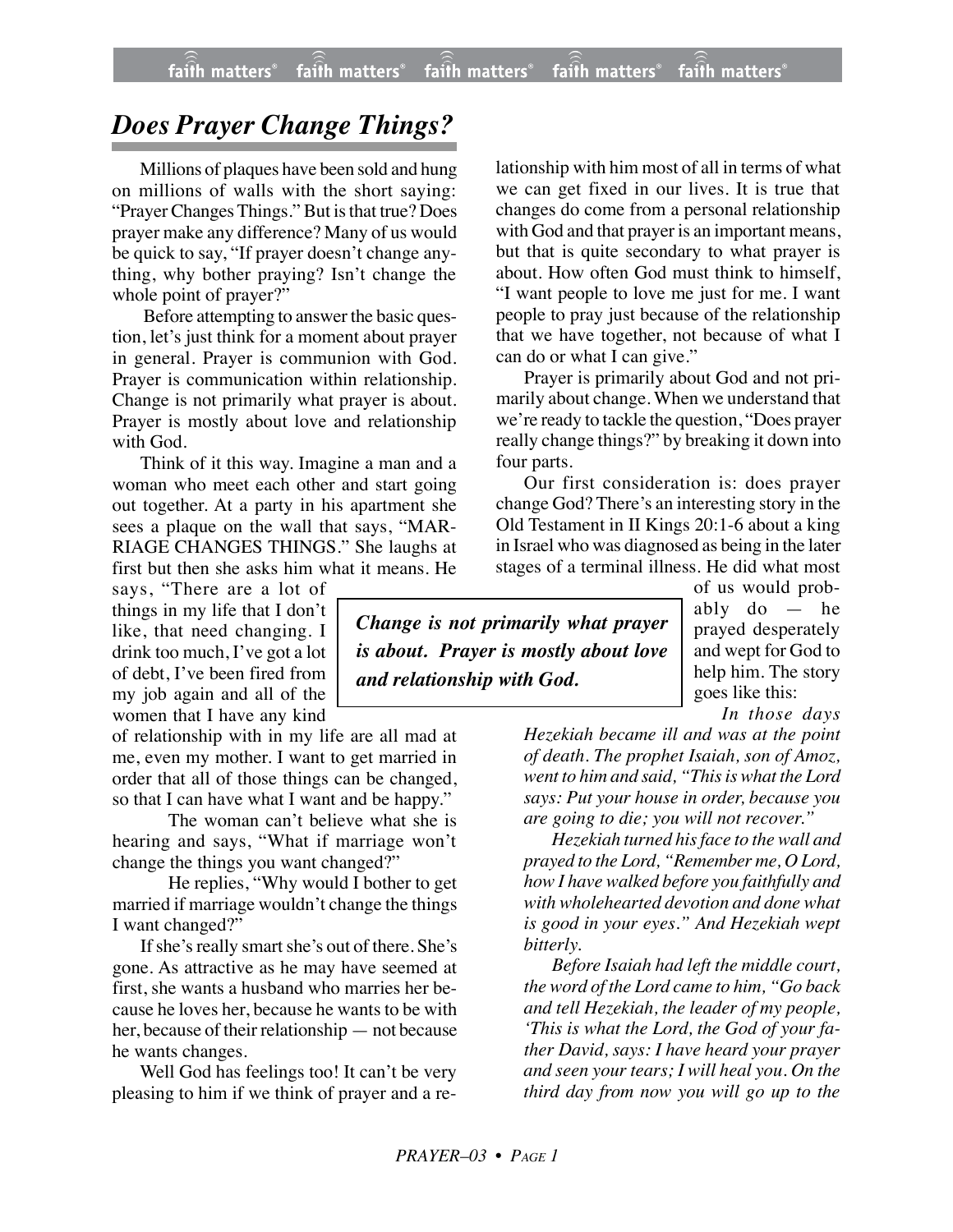*temple of the Lord. I will add fifteen years to your life. And I will deliver you and this city from the hand of the king of Assyria. I will defend this city for my sake and for the sake of my servant, David.'"*

This is not a guarantee that when any of us walk out of the physician's office with the diagnosis of a terminal illness that we will get fifteen years added to our lives because we turn our heads to the wall and pray a prayer like Hezekiah's. But in the case of Hezekiah that is exactly what God did. The same God who gave the first prognosis of impending death to Hezekiah is the God who changed the prognosis to fifteen more years of productive life. The answer seems clearly to be that prayer changed God

But the theologians among us are quick to object. What about Malachi 3:6, "I the Lord do not change" — what about the immutability of God? It is here that we cross over a line into the mysteries of who God is and how things work for God. We have enough trouble figuring ourselves out, a lot more trouble figuring other people out, much less understanding and figuring out God.

Some would say that God planned it all and knew both what we would ask and what his answer would be. Others think that God chose to leave some options open and dependent on whether or not people ask. It's as if people who pray get option A and people who don't pray get option B. Or there are those who look across this line to the mysteries of God and say that God doesn't change; we change

The truth is that we don't know exactly *how* it works. We do know *that* it works. People pray and God acts in ways that from our point of view look as if God is the one who is doing the changing.

I think that Hezekiah probably did not analyze the intricacies or the mysteries of God. He simply looked at what had happened and said, "It worked. I got one message from God and I prayed and I got a different message from God and I like the second one a whole lot better!" From Hezekiah's point of view, prayer does change God.

Our second consideration is: does prayer change circumstances? Once again look at Hezekiah's experience. His circumstances changed from sickness to health. The Bible gives many other examples as well. Look at James 5: 16-18:

*Confess your sins to each other and pray for each other so that you may be healed. The prayer of a righteous man is powerful and effective.*

*Elijah was a man just like us. He prayed earnestly that it would not rain, and it did not rain on the land for three and one half years. Again he prayed, and the heavens gave rain, and the earth produced its crops.* The clear teaching of the Bible is that when righteous people pray, circumstances change because the prayers of righteous people are powerful and effective. When Elijah prayed the circumstances changed.

I read that and I have a flashback to an experience I had once. I stood with a farmer next to his tractor in a muddy sugar beet field in Colorado. It was getting late into the fall and it had rained for days. The forecast was for more rain. Harvest was impossible. He and I stood there in the mud and prayed that God would intervene and stop the rain. I went home and that evening the Denver television weather forecaster said that the weather system that was coming through stopped short of us and there would be dry weather and sunshine until the system started moving again.

"Coincidence!" some would say. Perhaps. Although I like the statement that an English archbishop once said, "It's amazing how many coincidences there are when people pray." Does God change circumstances when we pray? The Bible says, "Yes. He does."

Well, what about people? Does prayer change other people? Some of the most impassioned prayers are called intercessory prayers. Intercessory prayer is when one person prays for change in another person. The examples are many. It's when a parent prays for a prodigal daughter or son. It's a husband praying that his wife will change her mind and come back to the marriage or a wife praying for her husband,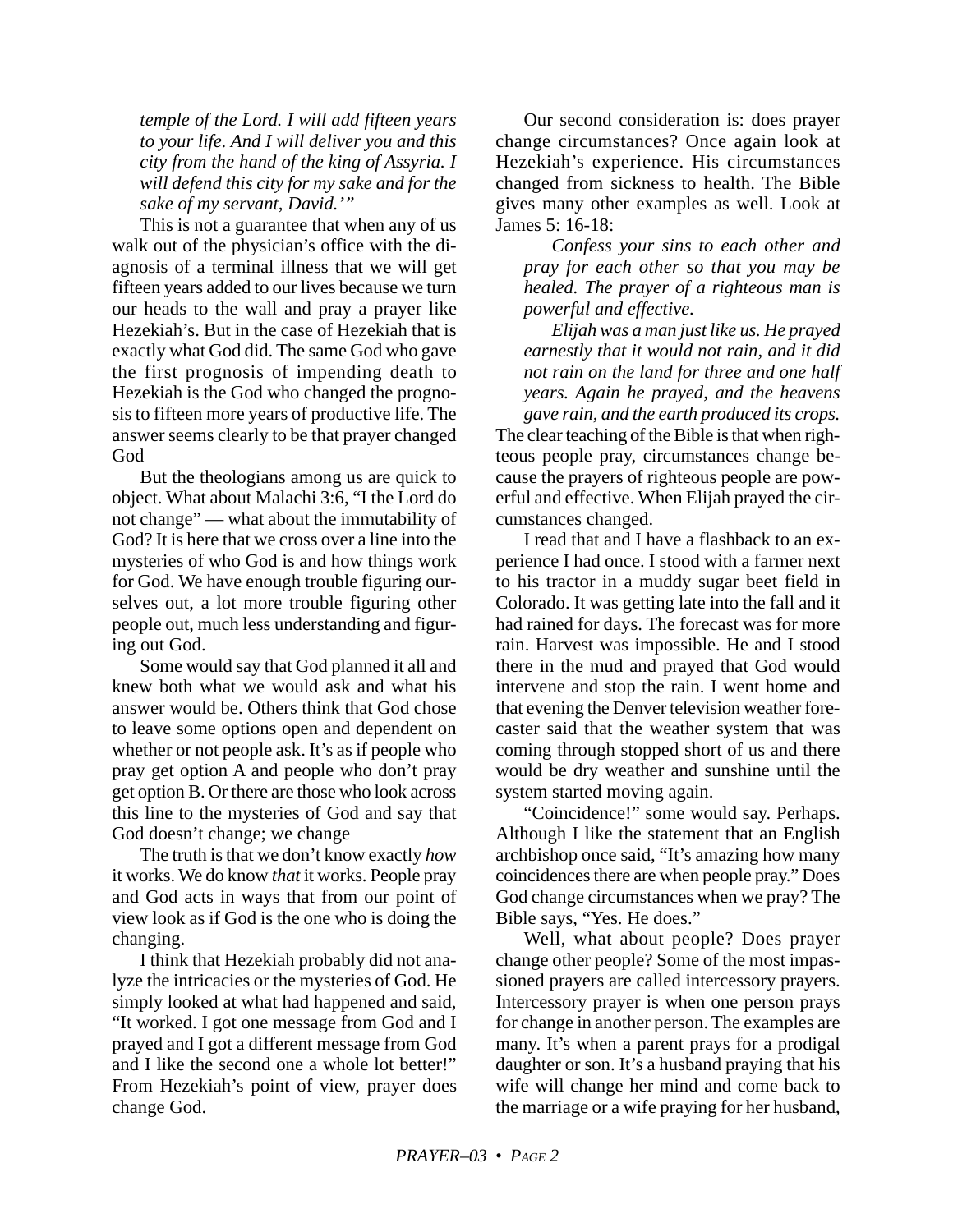that he will not follow through on the threatened suit of divorce. It is the child that prays for the sick parent to be made well and not to die. They are the prayers for churches and for companies and for countries. My guess is that if you added them all up, God listens to billions of intercessory prayers every day.

Does it work? Let's look at James 5:13-15:

*Is any one of you in trouble? He should pray. Is anyone happy? Let him sing songs of praise. Is any one of you sick? He should call the elders of the church to pray over him and anoint him with oil in the name of the Lord. And the prayer offered in faith will make the sick person well; the Lord will raise him up. If he has sinned, he will be forgiven.*

Here the Bible is obviously saying, "Yes! Prayer does change others." In fact, there are commands in the Bible for us to pray for God to change others. I've witnessed and experienced both the prayers and the changes in others.

But we must be careful that we do not adopt some notion that says that our prayers will overrule the sins and the choices of another person. In the verses we read from James 5, it's the sick person who wanted to be made well and therefore requested the prayers of others.

God allows people to make bad choices and to sin. That means that if another person chooses

to murder or to abuse we cannot force that person through our prayers not to sin. God allows them to choose even through their choices may do terrible damage to them-

selves and others. We certainly can pray to God and ask him to put on the pressure through circumstance and conscience, but he still leaves the choice up to each individual.

The city of Saint Augustine, Florida, is named after a man named Augustine who ran away from God sixteen hundred years ago. He was a man who was given to misconduct, to prolific sexual promiscuity. He ran away from his family and he ran away from God. He knew what he was doing, and he did it intentionally.

Augustine had a Christian mother who prayed often for him for years. She wept in her prayers. When he left his home town in North Africa she even went down to the dock and prayed that he would not leave, pleading with him not to go. He ignored her pleas. He chose to do everything contrary to her prayers, until one day he made a choice of his own to turn to Jesus Christ and give up his sinful way of life. I believe that God answered his mother's prayers to change him. Augustine also chose for himself the pursuit of God.

On the other side of our country on the West Coast the city of Santa Monica, California, is named after Augustine's mother, Monica. The sparkling of the light on the ocean reminded the early settlers of Monica's tears as she wept and prayed for her son and so they named the city Santa Monica.

Does prayer change others? Both the Bible and our own experience say, "Yes."

But there's a fourth and a final question that is usually the least asked, and that is "Does prayer change me?" In practical terms, I suppose it's the most important question of all.

Jesus believed the answer was yes. The night before he was crucified he interrupted his own prayer to spend a few moments with his three best friends. He told them they should watch out and pray so that they don't fall into

> temptation. It's as if Jesus pictured life as something like a battlefield with bullets whizzing through the air and land mines buried under the surface. He was

warning his friends that there are temptations that can blow your life apart if you give in to them. He was saying that praying for ourselves is the best protection.

Here's how I look at prayer and me. When I pray it is not to change God to do things my way, it is to change me to do things God's way.

It's like taking your car in for a wheel alignment. All the driving, turning, bumps and potholes throw the wheels out of alignment with the car's frame. The technicians don't bend the

*When I pray it is not to change God to do things my way, it is to change me to*

*do things God's way.*